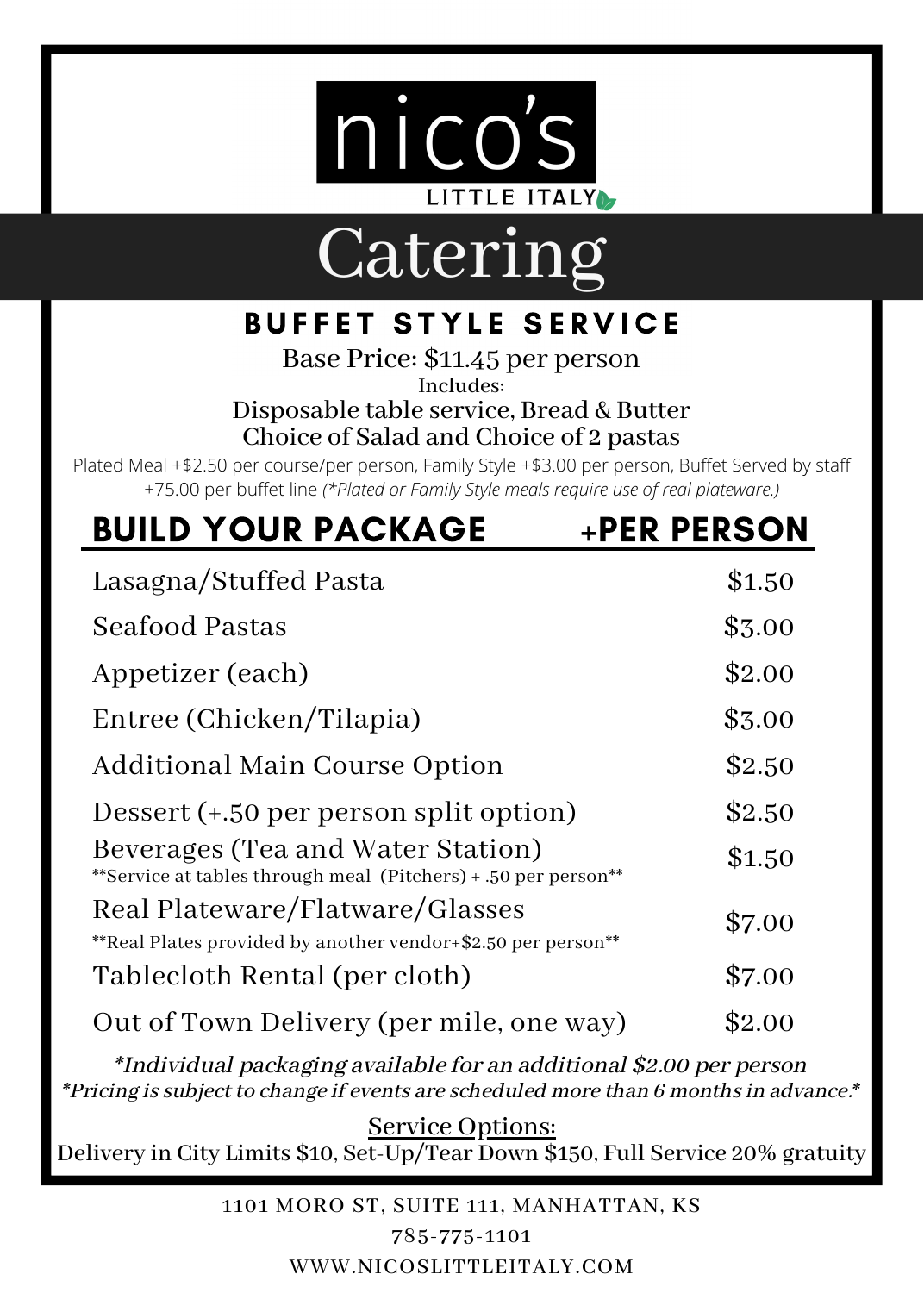

# Additional Options

### USDA CHOICE STEAK ADD-ON

- Market Price per ounce (6 oz. minimum) added per person to your catering package *\*\*Price determined 30 days from event\*\**
- Choice of: Tenderloin Filet, Ribeye, KC Strip \*Cooked to one temperature\*

### MINI SANDWICH **PACKAGE**

\$10.49 per person

- Assortment of our cold lunch sandwich options or variety of delisandwiches
- Other sandwich options available upon request
- Served with choice of chop salad or pesto pasta salad

### BACKYARD BBQ P A C K A G E \*

\$11.99 per person

- Burgers, Brats or Hot Dogs with buns (*Pick 2*)
- Served with Potato Salad. Baked Beans and Lettuce & Tomato Salad
- Other side options available upon request

### TRADITIONAL PACKAGE\*

#### \$15.95 per person

- Lettuce & Tomato Salad
- Choose 1: Chicken Fried Steak, Roast Beef, Rosemary Grilled Chicken, Sweet Basalmic Grilled Pork Loin
- Choose 2: Green Beans, Corn, Baked Potato, Mashed Potatoes and Gravy, Steamed Broccoli

Other options upon request, please just ask us! \*\*Additional charges may apply\*\* \*20 person minimum order

1101 MORO ST, SUITE 111, MANHATTAN, KS 785-775-1101 WWW.NICOSLITTLEITALY.COM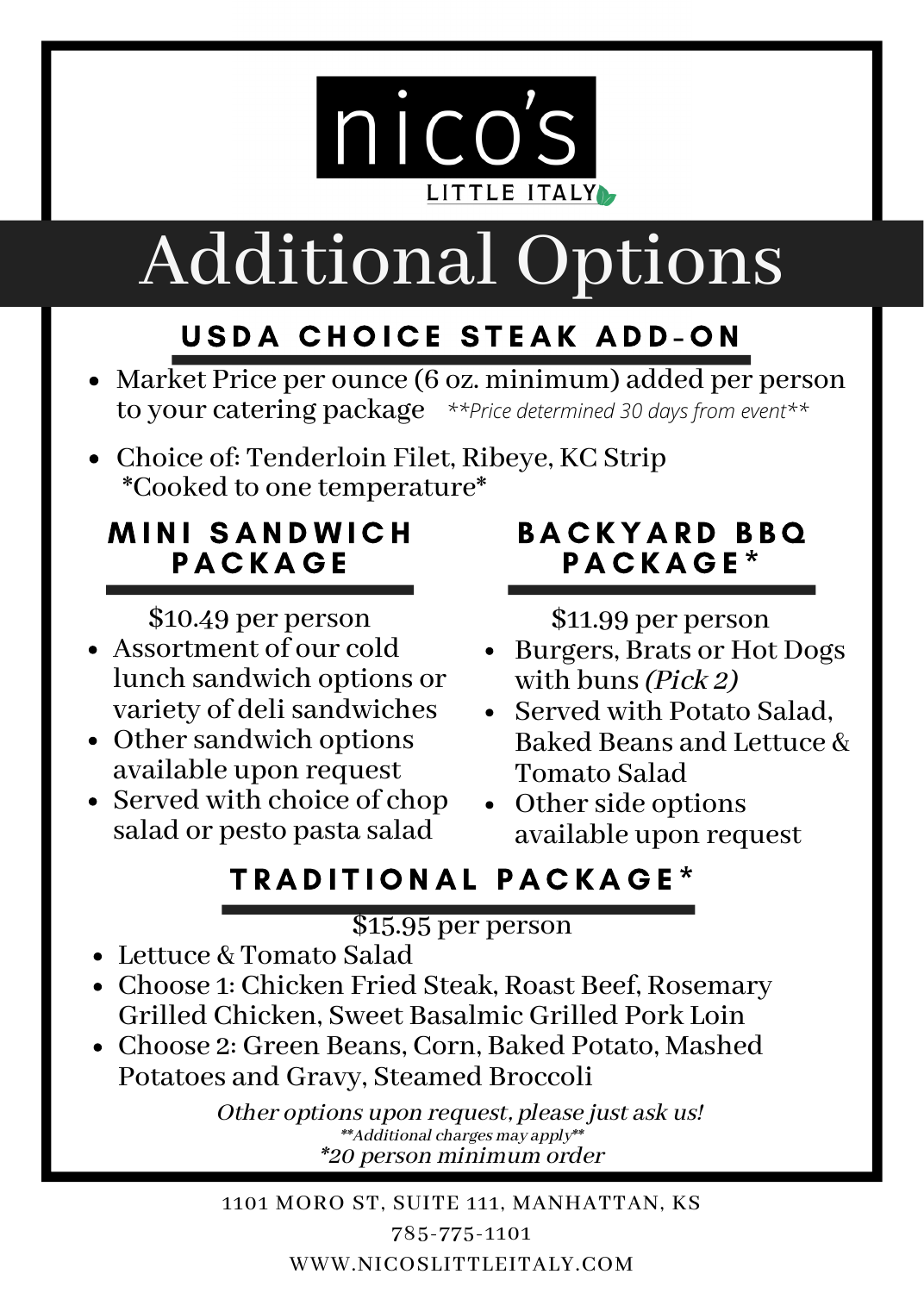

# Appetizer Package

Base Price: \$9.99 per person

Includes: 4 Items and Disposable Table Service Add \$2 per person for additional items (i.e. 5 items \$11.99)

(20 person minimum order, additional options available)

| Caprese                             | Mini Cannolis                        | Toasted Ravioli                     |
|-------------------------------------|--------------------------------------|-------------------------------------|
| Bruschetta                          | Fruit Tray                           | Calamari                            |
| Cheese & Crackers                   | Eclairs                              | Mozzarella Fritti                   |
| Mini Sandwiches +\$1                | Cream Puffs                          | Chicken Spiedini                    |
| Deli Tray (Variety) +\$1 Sweet Tray |                                      | $+$ \$2                             |
| Deli Spirals (Variety)              | <b>Fruit Skewers</b>                 | Steak & Pepper<br>Kabob +\$2        |
| Hummus with Pita or                 | Bacon Wrapped                        | Curry Chicken                       |
| Vegetables                          | Dates +\$1.50                        | Skewers +\$2                        |
| Marinated Vegetables                | Prosciutto &<br>Melon                | <b>BBQ</b> Shredded<br>Brisket +\$2 |
| Spinach & Artichoke                 | Antipasto                            | Pulled Pork                         |
| Dip                                 | Skewers                              | Sandwich +\$1                       |
| Chips & Salsa                       | Pasta Salad                          | Mini Sausages in<br>BBQ             |
| Chips & Guacamole                   | Smoked Salmon<br>Spread $w/Pita+\$1$ | Mini Meatballs in<br>Sauce          |
| Shrimp Cocktail +\$3                |                                      | Bahn Mi Bites +\$1                  |
| Potstickers                         | Wings (Hot/BBQ)<br>+\$2              | Bacon Wrapped<br>Scallops +\$2      |

1101 MORO ST, SUITE 111, MANHATTAN, KS 785-775-1101

WWW.NICOSLITTLEITALY.COM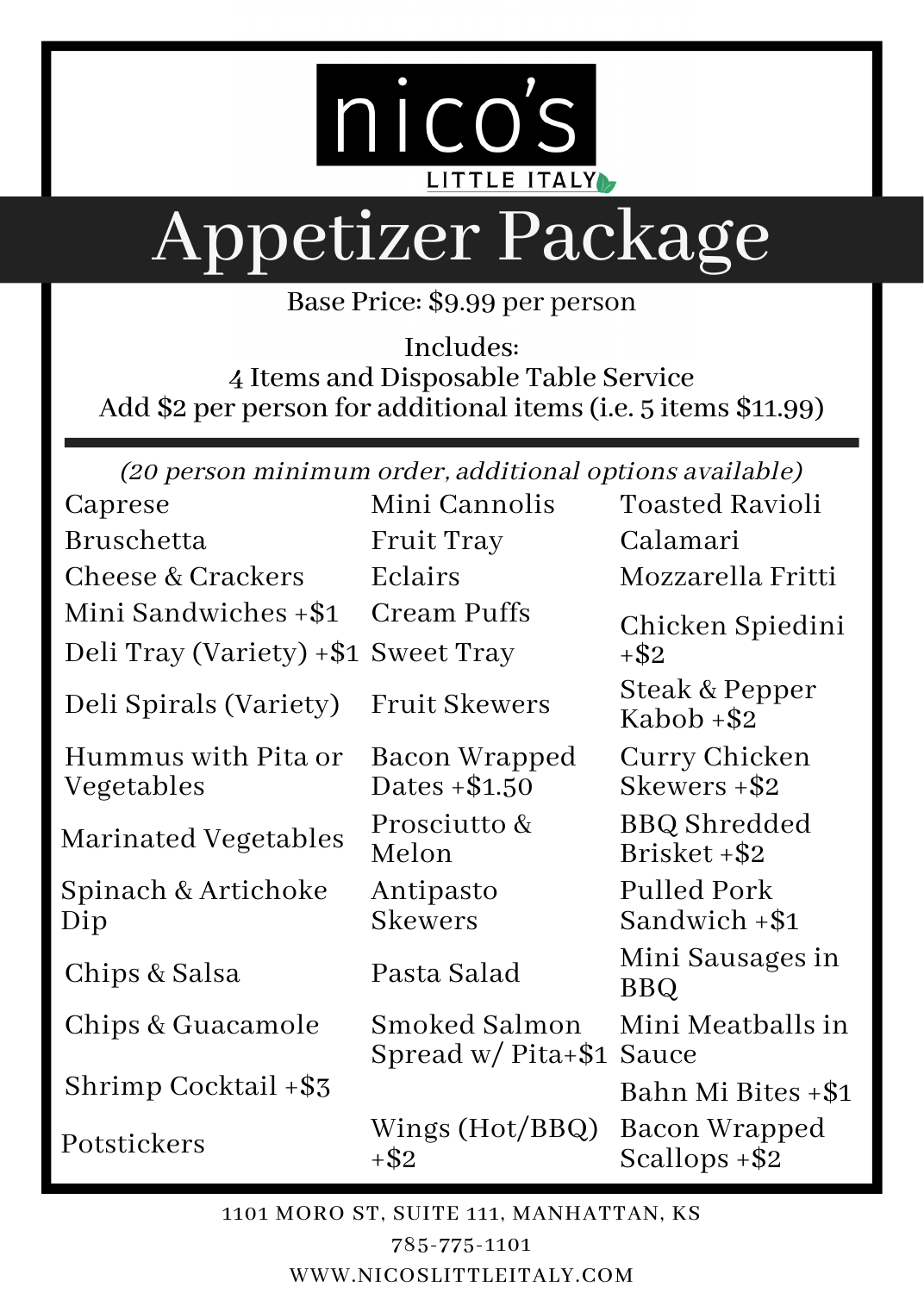

## Breakfast Packages

20 person minimum order

#### **CONTINENTAL BREAKFAST**

\$9.99 per person

#### Choose four:

- Muffins
- Donuts
- Danishes
- Cinnamon Rolls
- Bagels with 1 spread
- Fresh Fruit
- Granola Bars
- Yogurt
- Croissants

### **TRADITIONAL BREAKFAST**

\$12.99 per person

Choose three:

- Scrambled Eggs
- Bacon
- Sausage
- Biscuits and Gravy
- $\bullet$  Hashbrowns
	- Pancakes<br>ALSO:

Choose two options from Continental Breakfast Package

### DRINK PACKAGE ADD-ON

Orange Juice, Coffee, and Water Station- \$2.50 per person

Service Options:<br>Delivery in City Limits \$10, Set-Up/Tear Down \$150, Full Service 20% gratuity

\*\*\*We can caterjust about anything you had in mind, please see our following options, but don't hesitate to make special requests!\*\*\*

> 1101 MORO ST, SUITE 111, MANHATTAN, KS 785-775-1101 WWW.NICOSLITTLEITALY.COM